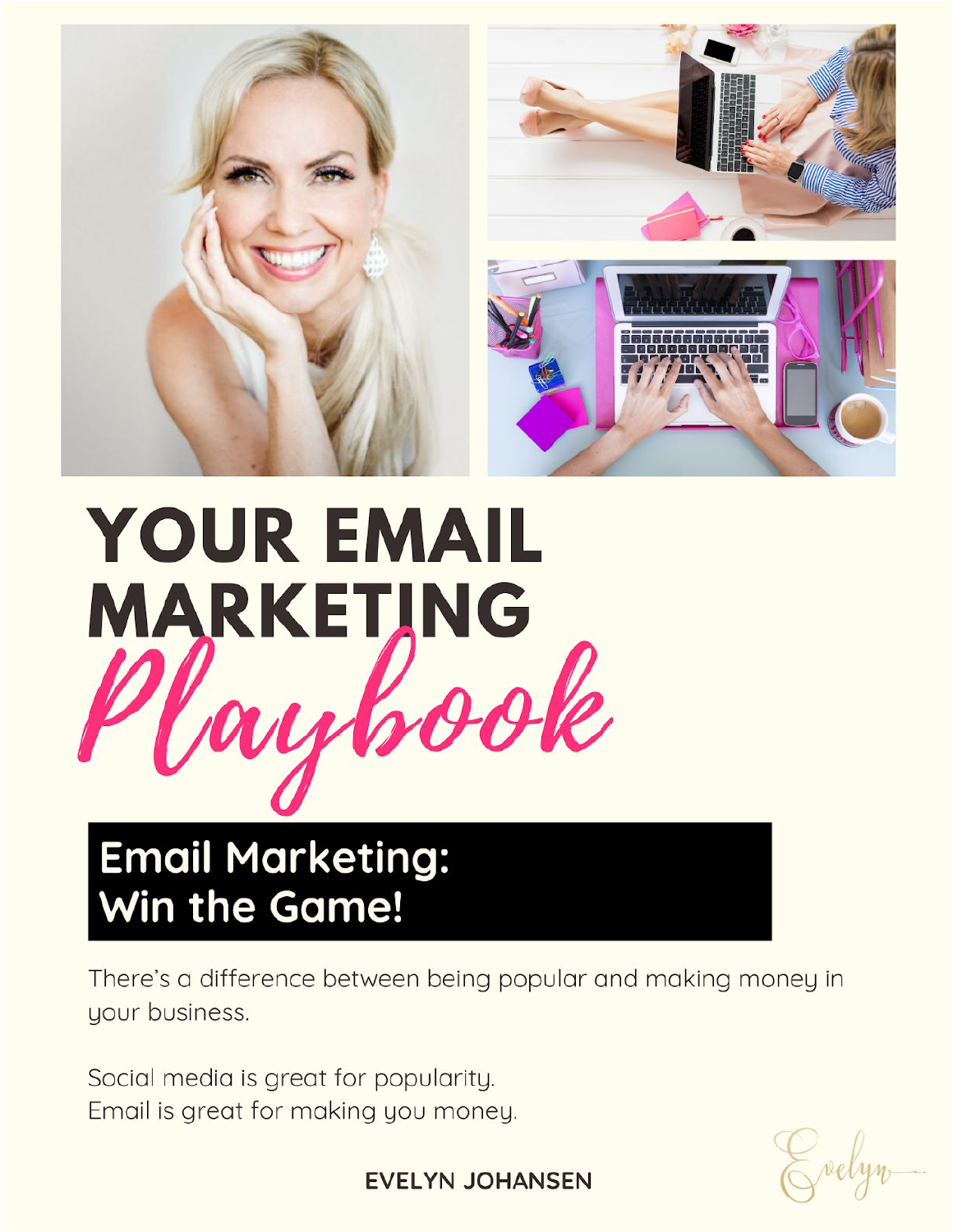Evelyn

# YOUR EMAIL MARKETING PLAYBOOK

Welcome! I'm so excited to help you create your very own Email Marketing Playbook!

What is an Email Marketing Playbook? An email marketing playbook is a simple outline of your email marketing strategy for the coming year, quarter or month.

Don't worry. We're going to make this VERY easy and simple. You can just fill out your Email Marketing Playbook as you go and you can edit it whenever you want to suit your business' needs!

Typically, an email marketing playbook will include these elements:

- 1. Which Email Marketing Service Provider you will have (I recommend Mailchimp to start with if you don't have one already)
- 2. Your decision on having a website, or just using a landing page
- 3. A monthly goal of how many email subscribers you aim to add to your list
- 4. How you plan on getting subscribers (What kinds of Freebies? Referrals? Competitions? Giveaways?)
- 5. Where you plan on getting subscribers (Social media, events, etc.)
- 6. How many emails your welcome email sequence will have (3-5 emails) and at what intervals
- 7. Which type of email will you send and at what intervals
- 8. Which products/services you will sell
- 9. A general overview of your business's email marketing budget (if any)

Did you know that the first marketing email was sent in 1978? That's like eons ago! Also, it resulted in \$13 million in sales, and kicked off what has become one of the most highly used marketing channels even to this day!

Given its early beginnings, email isn't as shiny as some newer channels like messaging and social…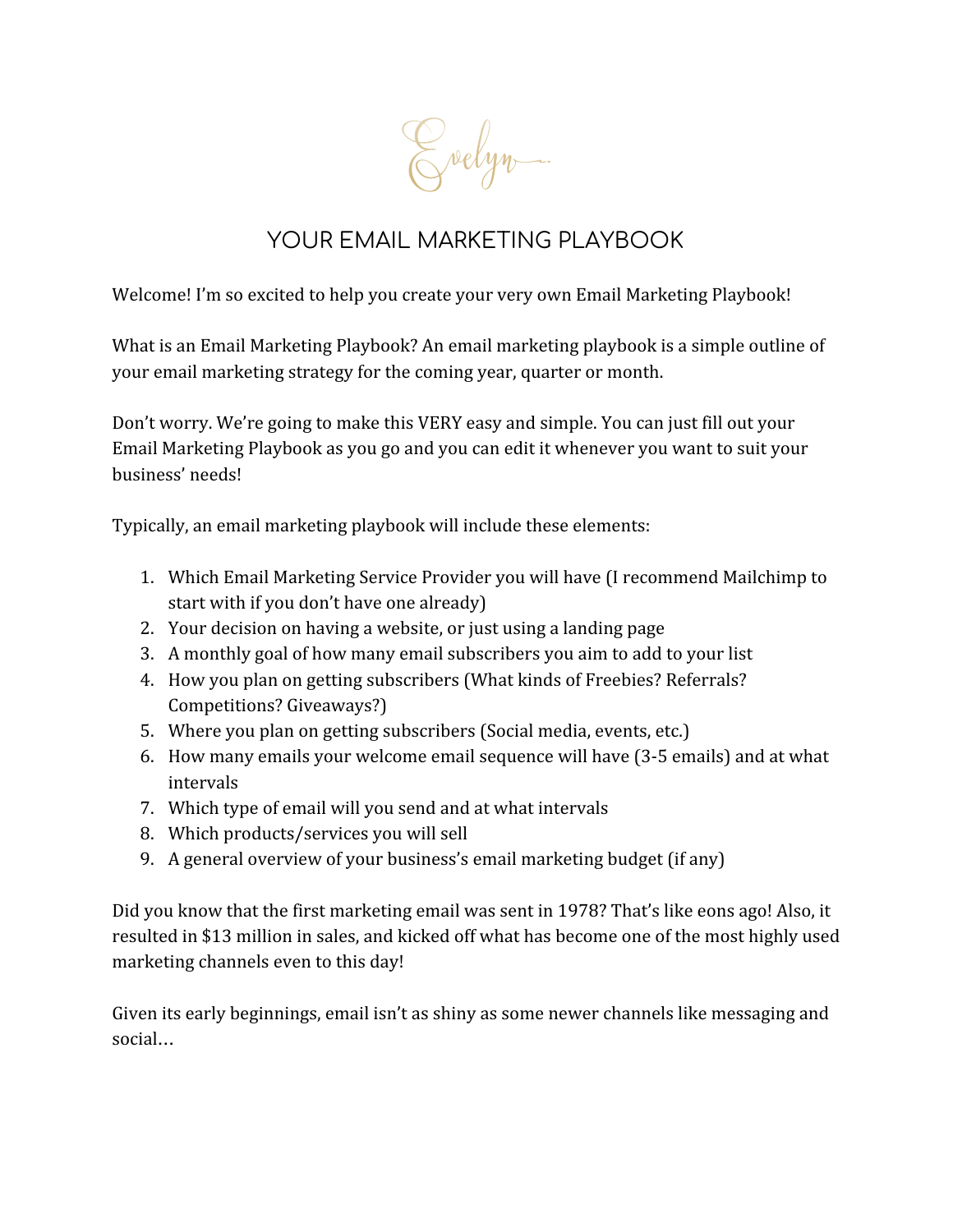However, the number of your subscribers on your email list is directly tied to the income of your business.

These days, so many business owners are focused on building their Social Media Platforms rather than building their email lists. And I LOVE Social Media, don't get me wrong. Later in this challenge I'm going to share with you how to leverage Social Media to build your email list.

But many business owners are focusing on building their social media because they think it will get them the success in business that they're looking for. Or they think it will make them appear popular. Not saying that you're doing that… and I'm not saying there's anything wrong with being popular. Popular rocks! But popularity doesn't pay the bills.

There's a difference between being popular and making money in your business.

Now, Social Media is awesome because it's "out there." People can see your numbers. If someone has many followers, it's 'proof' that they're doing something right and it must mean that they're successful, right?

And an email list… it's behind the scenes, and is invisible to others. No one knows what's going on behind closed doors… No one but you and your subscribers. So it might not seem as appealing.

However, Email Marketing is #1 way to sell online, above advertising, above Facebook groups, above ANYTHING on social media.

Now, if you have a social media following, great! We'll use it to build your email list. If not, that's 100% ok. We can still quickly build your list.

Maybe you've been putting off starting an email list because it seems like a huge time-commitment or you don't know what to write…

I want to assure you that maintaining an email list is FAR easier than maintaining a Social Media Account or not having sales in your business.

In fact, the BEST way to start a business is to GROW YOUR EMAIL LIST, not your social media.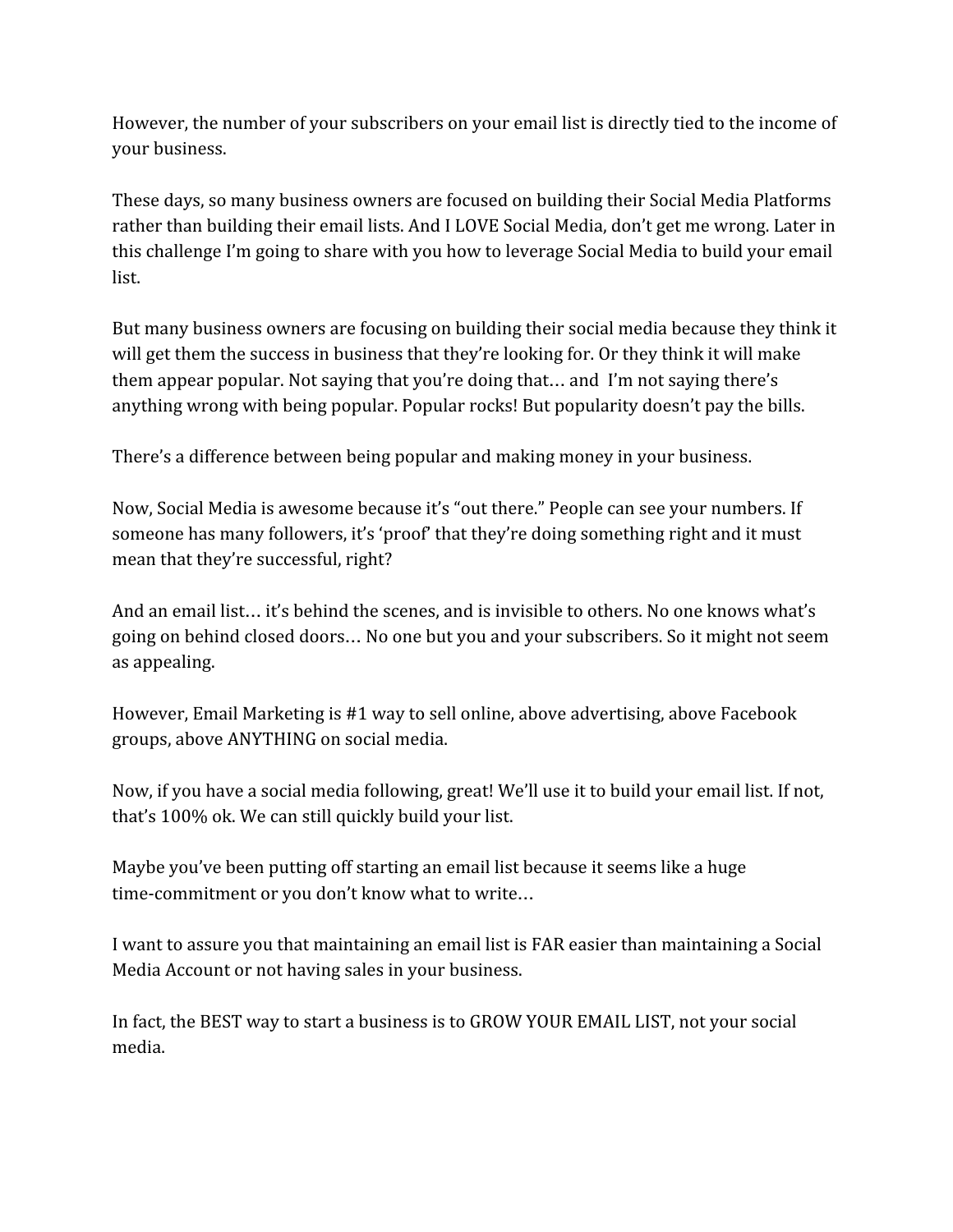So many people have it backwards! But it's because we've somehow been conditioned to think that social media is where it's at. But it's not.

Email is crazy effective because it's something people usually check every day.

Facebook has progressively reduced the number of people that a brand's posts can reach in an attempt to drive businesses towards paid advertising options. In fact, organic reach on Facebook is only 6%, a decline of 49% from peak levels, according to analysis from Ogilvy.

This means that every time you post a Facebook update or promotion on your Facebook Page, less than 6% of your audience will see it.

This means that if you have 1,000 followers on your Facebook Page, ONLY 60 of your hard-earned followers will see it!

(Doesn't that make you just a little bit mad?)

When we build a "following" this way, it makes it infinitely more difficult to stay connected to those we want to serve!

By comparison, email open rates average around 30%, making your message 5x more likely to be seen through email than Facebook.

However, it is still an effective way to build an owned audience that gets results.

Email marketing isn't spam. Your customers gave you their information, and — if used right — email marketing can be both a relationship-building and profit-building tool.

You should use email to build upon an existing relationship with your subscribers and leads by providing relevant, valuable information that will help them take action on their goals.

If you keep this golden rule in mind, your subscribers will not only read your emails, but they will look forward to hearing from you every time.

Unless you have the womanpower, free time, and capital to individually build a personal relationship with each one of your prospects and customers, email is your BFF marketing friend.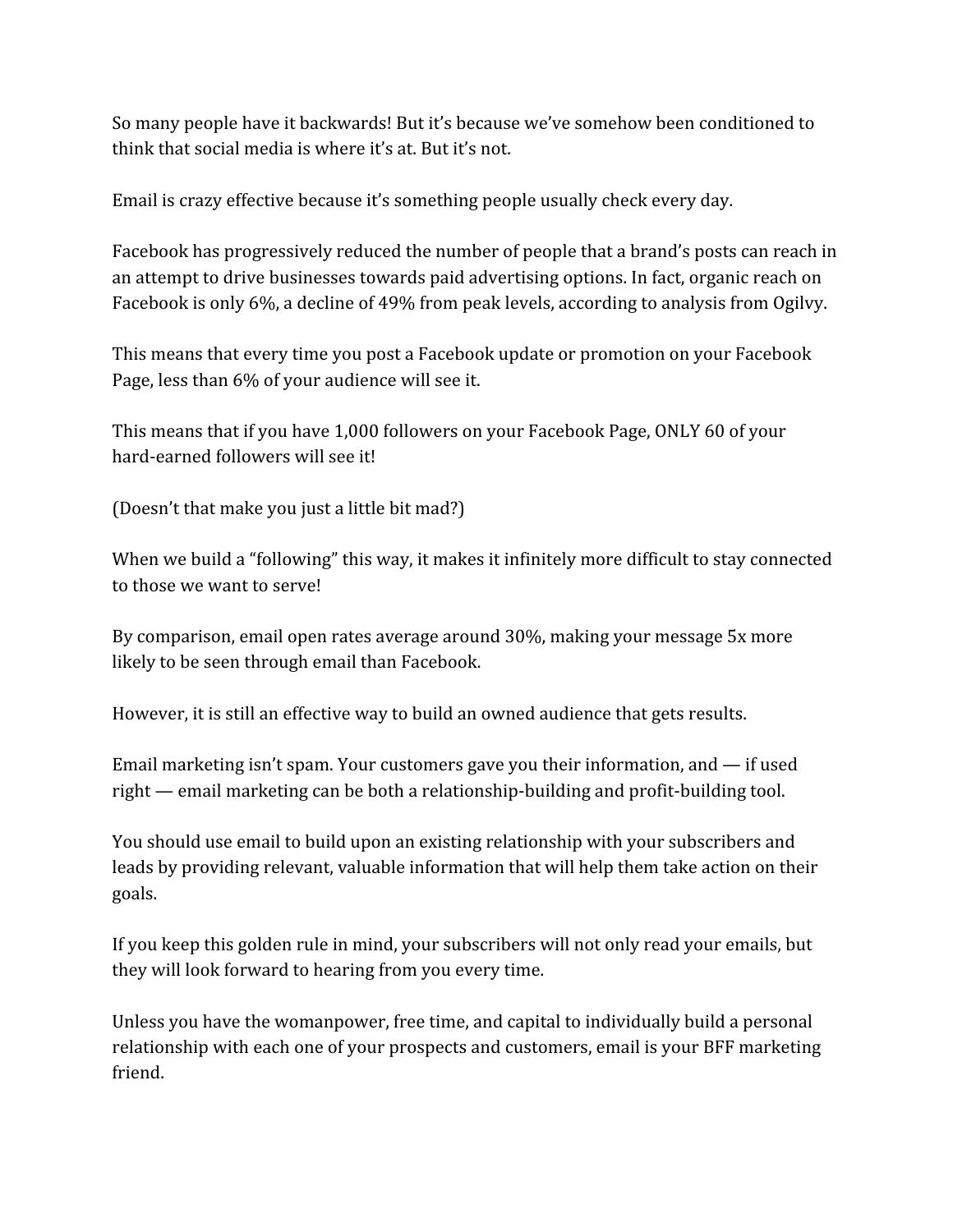Creating an email marketing plan is one of the best and most effective to increase awareness of your brand and your products or services.

**Before we start, let's go over a few mistakes business owners make with their email lists.**

1. They don't define their goals

Before you begin planning your email marketing strategy, it's important to define your goals.

Determine what you want to achieve with your email list and what is the goal of each email or each email sequence?

Some of the most common email marketing goals include:

Increasing your brand's visibility Increase sales Acquire new customers Build relationships with existing customers Increase brand loyalty Increase website traffic Educate subscribers

What are my top goals of my email list?

# 2. They buy their email list

Building an organic email list is crucial to the success of your email marketing strategy. There are a lot of marketers who buy email lists. Sure, it's a shortcut to reach out to more people in a short span of time. It also requires less effort.

\_\_\_\_\_\_\_\_\_\_\_\_\_\_\_\_\_\_\_\_\_\_\_\_\_\_\_\_\_\_\_\_\_\_\_\_\_\_\_\_\_\_\_\_\_\_\_\_\_\_\_\_\_\_\_\_\_\_\_\_\_\_\_\_\_\_\_\_\_\_\_\_\_\_\_\_\_\_\_\_\_\_\_\_\_\_\_\_\_\_\_\_\_\_\_\_\_\_\_\_\_\_\_\_\_ \_\_\_\_\_\_\_\_\_\_\_\_\_\_\_\_\_\_\_\_\_\_\_\_\_\_\_\_\_\_\_\_\_\_\_\_\_\_\_\_\_\_\_\_\_\_\_\_\_\_\_\_\_\_\_\_\_\_\_\_\_\_\_\_\_\_\_\_\_\_\_\_\_\_\_\_\_\_\_\_\_\_\_\_\_\_\_\_\_\_\_\_\_\_\_\_\_\_\_\_\_\_\_\_\_ \_\_\_\_\_\_\_\_\_\_\_\_\_\_\_\_\_\_\_\_\_\_\_\_\_\_\_\_\_\_\_\_\_\_\_\_\_\_\_\_\_\_\_\_\_\_\_\_\_\_\_\_\_\_\_\_\_\_\_\_\_\_\_\_\_\_\_\_\_\_\_\_\_\_\_\_\_\_\_\_\_\_\_\_\_\_\_\_\_\_\_\_\_\_\_\_\_\_\_\_\_\_\_\_\_ \_\_\_\_\_\_\_\_\_\_\_\_\_\_\_\_\_\_\_\_\_\_\_\_\_\_\_\_\_\_\_\_\_\_\_\_\_\_\_\_\_\_\_\_\_\_\_\_\_\_\_\_\_\_\_\_\_\_\_\_\_\_\_\_\_\_\_\_\_\_\_\_\_\_\_\_\_\_\_\_\_\_\_\_\_\_\_\_\_\_\_\_\_\_\_\_\_\_\_\_\_\_\_\_\_ \_\_\_\_\_\_\_\_\_\_\_\_\_\_\_\_\_\_\_\_\_\_\_\_\_\_\_\_\_\_\_\_\_\_\_\_\_\_\_\_\_\_\_\_\_\_\_\_\_\_\_\_\_\_\_\_\_\_\_\_\_\_\_\_\_\_\_\_\_\_\_\_\_\_\_\_\_\_\_\_\_\_\_\_\_\_\_\_\_\_\_\_\_\_\_\_\_\_\_\_\_\_\_\_\_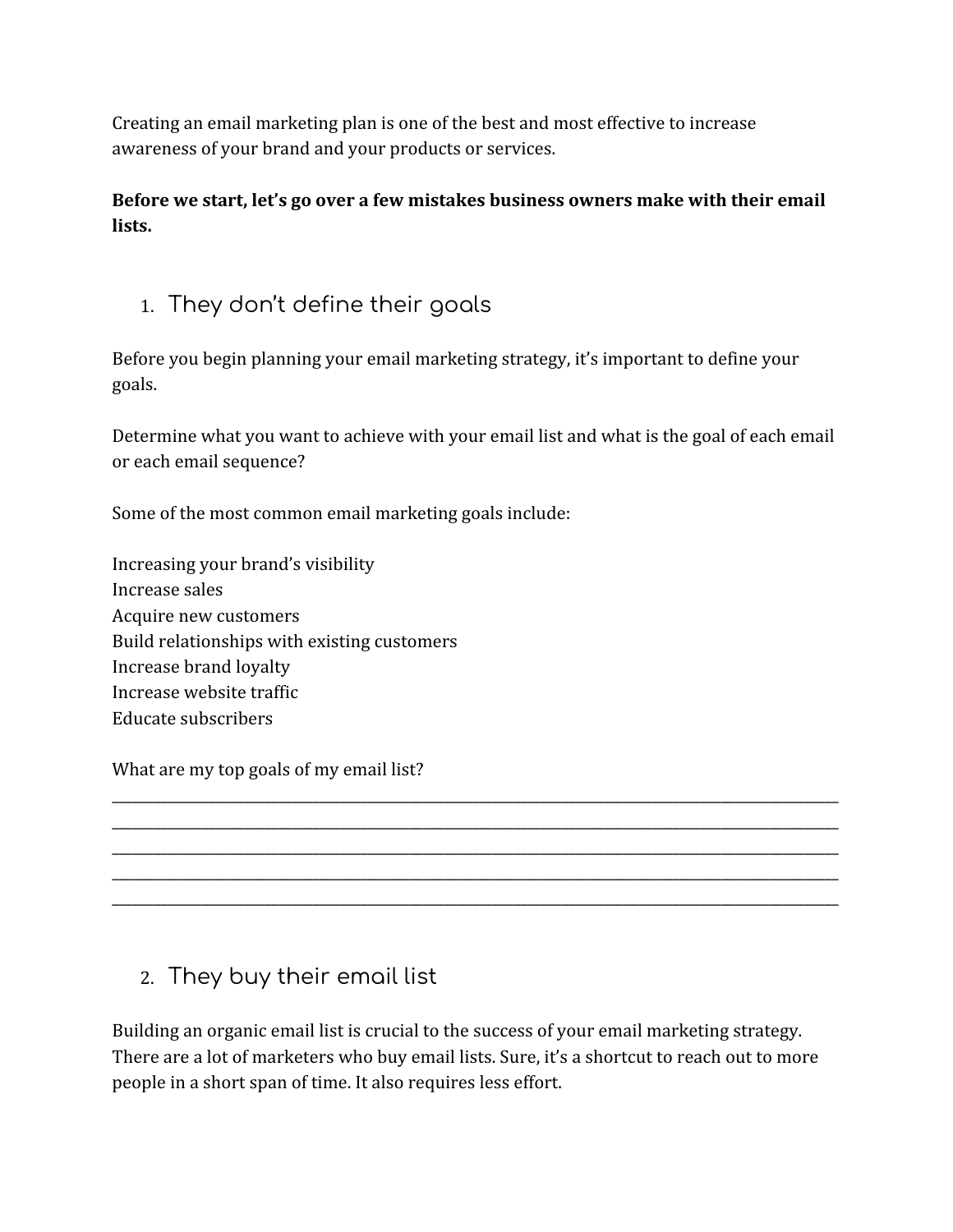But don't do it.

Why?

First, you may end up damaging your reputation by using borrowed, scrapped, or purchased lists.

Plus, it's not a good idea to use email lists as your emails could end up in the spam folder.

In addition, a lot of contacts in purchase email lists are fake.

Finally, when you buy, many times these are NOT your ideal clients.

To be successful at email marketing strategy, it's important that your list only consists of your ideal customers. It's MUCH better to have 100 ideal customers on your email list than 5,000 who aren't

Later, we'll cover how to organically add a bunch of email subscribers to your list.

### 3. They get people to subscribe to, then ghost their email list

When we don't nurture our email lists, when we just get people to subscribe and then we forget about them, it's just as bad as not having an email list at all.

Now, I know it can seem like a lot to take on the responsibility of an email list. But, in this challenge, as we're moving forward, I'm going to give you templates on what to write in your welcome emails and other emails.

See how easy it is!

Plus, know that you don't have to email every day or even every week. Some companies send out just a few emails per year, and that's totally ok! This is YOUR list, and you can manage it how you want. And this is why having an Email Marketing Playbook is so important!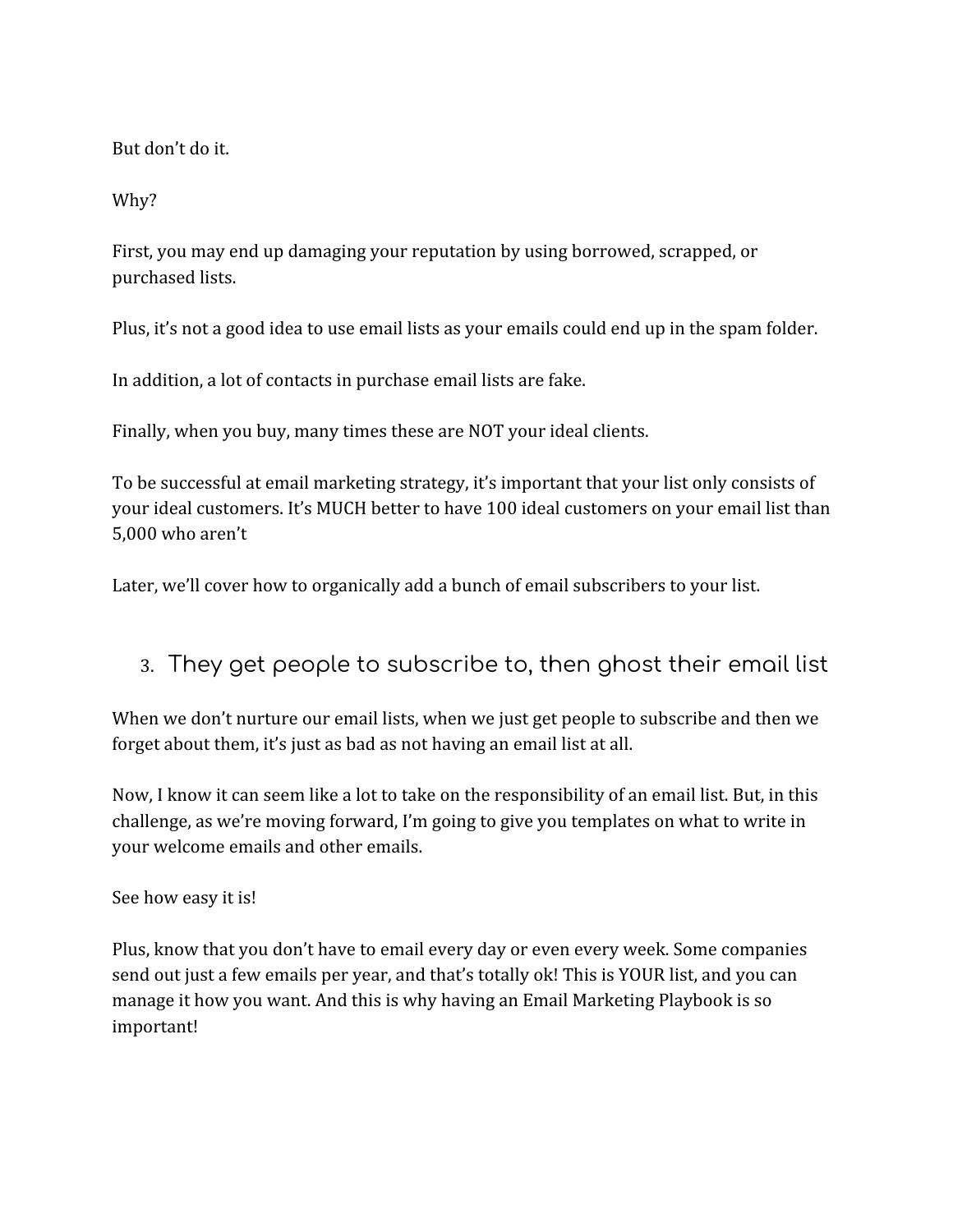# 4. They don't send relevant content

Your subscribers signed up for a specific reason and a specific benefit. If a business owner all of a sudden does a 180, and sends content that isn't at all related to what the subscribers signed up for, they will have lots of people unsubscribing.

Your emails should be written with your ideal customer in mind. If you need to do more research to learn about your ideal customer, that's totally ok.

We covered your ideal client in the last session, so if you need reminders, go back.

Ok, now that we've covered some of the mistakes, let's move onto creating your Email Marketing Playbook!

# YOUR EMAIL MARKETING PLAYBOOK

#### **1. My email marketing service provider**

Your email marketing strategy requires the right tools to help you create, send, track, and measure your emails and campaigns.

So first, you need an email service provider. This is the tool that will help you create, organize, and send your emails plus provide basic tracking.

I recommend Mailchimp as you can have up to 2,000 subscribers for free and the cost to add more subscribers is low. Also, it's easy to navigate and offers tools like Landing Pages, Post Cards, and so much more.

If you're looking to create programs and you are ok to spend some money, I recommend Kajabi.

\_\_\_\_\_\_\_\_\_\_\_\_\_\_\_\_\_\_\_\_\_\_\_\_\_\_\_\_\_\_\_\_\_\_\_\_\_\_\_\_\_\_\_\_\_\_\_\_\_\_\_\_\_\_\_\_\_\_\_\_\_\_\_\_\_\_\_\_\_\_\_\_\_\_\_\_\_\_\_\_\_\_\_\_\_\_\_\_\_\_\_\_\_\_\_\_\_\_\_\_\_\_\_\_\_

But in the end, the decision is up to you. Just make sure you pick one!

My Email Service Provider Will Be: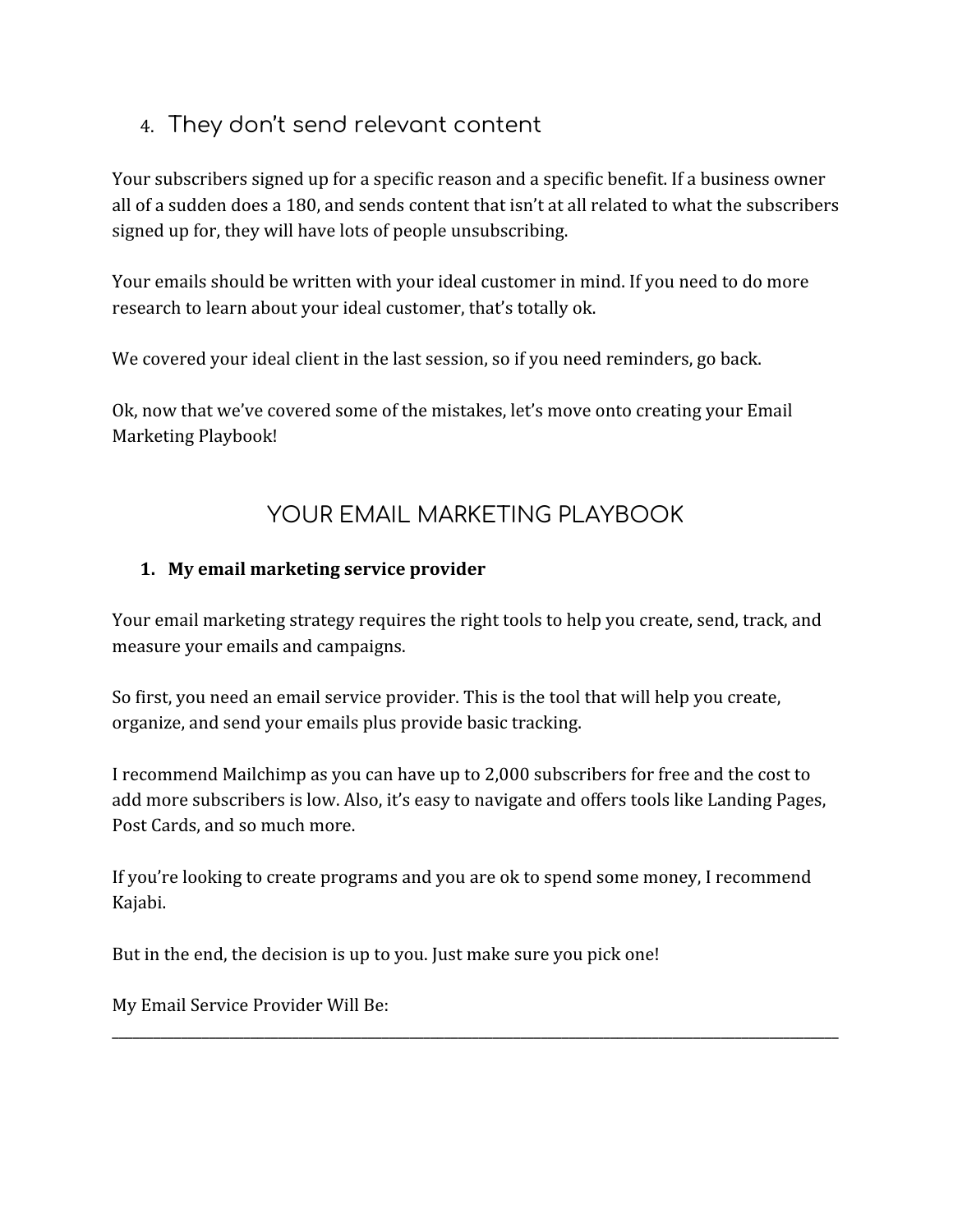#### **2. Will you have a website? Or just use a landing page?**

If you have a website already, great! But you don't need one to build an email list. A Landing Page works great.

Will I have a Website?

#### **3. A monthly goal of how many email subscribers you will gain**

To start, I recommend setting a goal of adding 200-300 subscribers per month (I'll show you how to do this later in the challenge). Once you've gotten the hang of how to add subscribers, the numbers are likely to increase and you'll quickly have 10,000 subscribers or more!

\_\_\_\_\_\_\_\_\_\_\_\_\_\_\_\_\_\_\_\_\_\_\_\_\_\_\_\_\_\_\_\_\_\_\_\_\_\_\_\_\_\_\_\_\_\_\_\_\_\_\_\_\_\_\_\_\_\_\_\_\_\_\_\_\_\_\_\_\_\_\_\_\_\_\_\_\_\_\_\_\_\_\_\_\_\_\_\_\_\_\_\_\_\_\_\_\_\_\_\_\_\_\_\_\_

How many new subscribers will I add to my email list per month?

#### **4. How you plan on getting subscribers (What kinds of Freebies? Referrals? Competitions? Giveaways?)**

\_\_\_\_\_\_\_\_\_\_\_\_\_\_\_\_\_\_\_\_\_\_\_\_\_\_\_\_\_\_\_\_\_\_\_\_\_\_\_\_\_\_\_\_\_\_\_\_\_\_\_\_\_\_\_\_\_\_\_\_\_\_\_\_\_\_\_\_\_\_\_\_\_\_\_\_\_\_\_\_\_\_\_\_\_\_\_\_\_\_\_\_\_\_\_\_\_\_\_\_\_\_\_\_\_

In this challenge, I'll teach you how to create Freebies and a Landing Page, which is one of the most effective ways to attract subscribers.

However, to get some more juicy ideas and to put your email building efforts into hyperdrive, check out my PDF "99 Proven Hacks That Bring A Flood Of Email Subscribers" included in this challenge.

\_\_\_\_\_\_\_\_\_\_\_\_\_\_\_\_\_\_\_\_\_\_\_\_\_\_\_\_\_\_\_\_\_\_\_\_\_\_\_\_\_\_\_\_\_\_\_\_\_\_\_\_\_\_\_\_\_\_\_\_\_\_\_\_\_\_\_\_\_\_\_\_\_\_\_\_\_\_\_\_\_\_\_\_\_\_\_\_\_\_\_\_\_\_\_\_\_\_\_\_\_\_\_\_\_

How I plan on getting new email subscribers:

\_\_\_\_\_\_\_\_\_\_\_\_\_\_\_\_\_\_\_\_\_\_\_\_\_\_\_\_\_\_\_\_\_\_\_\_\_\_\_\_\_\_\_\_\_\_\_\_\_\_\_\_\_\_\_\_\_\_\_\_\_\_\_\_\_\_\_\_\_\_\_\_\_\_\_\_\_\_\_\_\_\_\_\_\_\_\_\_\_\_\_\_\_\_\_\_\_\_\_\_\_\_\_\_\_ \_\_\_\_\_\_\_\_\_\_\_\_\_\_\_\_\_\_\_\_\_\_\_\_\_\_\_\_\_\_\_\_\_\_\_\_\_\_\_\_\_\_\_\_\_\_\_\_\_\_\_\_\_\_\_\_\_\_\_\_\_\_\_\_\_\_\_\_\_\_\_\_\_\_\_\_\_\_\_\_\_\_\_\_\_\_\_\_\_\_\_\_\_\_\_\_\_\_\_\_\_\_\_\_\_ \_\_\_\_\_\_\_\_\_\_\_\_\_\_\_\_\_\_\_\_\_\_\_\_\_\_\_\_\_\_\_\_\_\_\_\_\_\_\_\_\_\_\_\_\_\_\_\_\_\_\_\_\_\_\_\_\_\_\_\_\_\_\_\_\_\_\_\_\_\_\_\_\_\_\_\_\_\_\_\_\_\_\_\_\_\_\_\_\_\_\_\_\_\_\_\_\_\_\_\_\_\_\_\_\_ \_\_\_\_\_\_\_\_\_\_\_\_\_\_\_\_\_\_\_\_\_\_\_\_\_\_\_\_\_\_\_\_\_\_\_\_\_\_\_\_\_\_\_\_\_\_\_\_\_\_\_\_\_\_\_\_\_\_\_\_\_\_\_\_\_\_\_\_\_\_\_\_\_\_\_\_\_\_\_\_\_\_\_\_\_\_\_\_\_\_\_\_\_\_\_\_\_\_\_\_\_\_\_\_\_ \_\_\_\_\_\_\_\_\_\_\_\_\_\_\_\_\_\_\_\_\_\_\_\_\_\_\_\_\_\_\_\_\_\_\_\_\_\_\_\_\_\_\_\_\_\_\_\_\_\_\_\_\_\_\_\_\_\_\_\_\_\_\_\_\_\_\_\_\_\_\_\_\_\_\_\_\_\_\_\_\_\_\_\_\_\_\_\_\_\_\_\_\_\_\_\_\_\_\_\_\_\_\_\_\_ \_\_\_\_\_\_\_\_\_\_\_\_\_\_\_\_\_\_\_\_\_\_\_\_\_\_\_\_\_\_\_\_\_\_\_\_\_\_\_\_\_\_\_\_\_\_\_\_\_\_\_\_\_\_\_\_\_\_\_\_\_\_\_\_\_\_\_\_\_\_\_\_\_\_\_\_\_\_\_\_\_\_\_\_\_\_\_\_\_\_\_\_\_\_\_\_\_\_\_\_\_\_\_\_\_ \_\_\_\_\_\_\_\_\_\_\_\_\_\_\_\_\_\_\_\_\_\_\_\_\_\_\_\_\_\_\_\_\_\_\_\_\_\_\_\_\_\_\_\_\_\_\_\_\_\_\_\_\_\_\_\_\_\_\_\_\_\_\_\_\_\_\_\_\_\_\_\_\_\_\_\_\_\_\_\_\_\_\_\_\_\_\_\_\_\_\_\_\_\_\_\_\_\_\_\_\_\_\_\_\_ \_\_\_\_\_\_\_\_\_\_\_\_\_\_\_\_\_\_\_\_\_\_\_\_\_\_\_\_\_\_\_\_\_\_\_\_\_\_\_\_\_\_\_\_\_\_\_\_\_\_\_\_\_\_\_\_\_\_\_\_\_\_\_\_\_\_\_\_\_\_\_\_\_\_\_\_\_\_\_\_\_\_\_\_\_\_\_\_\_\_\_\_\_\_\_\_\_\_\_\_\_\_\_\_\_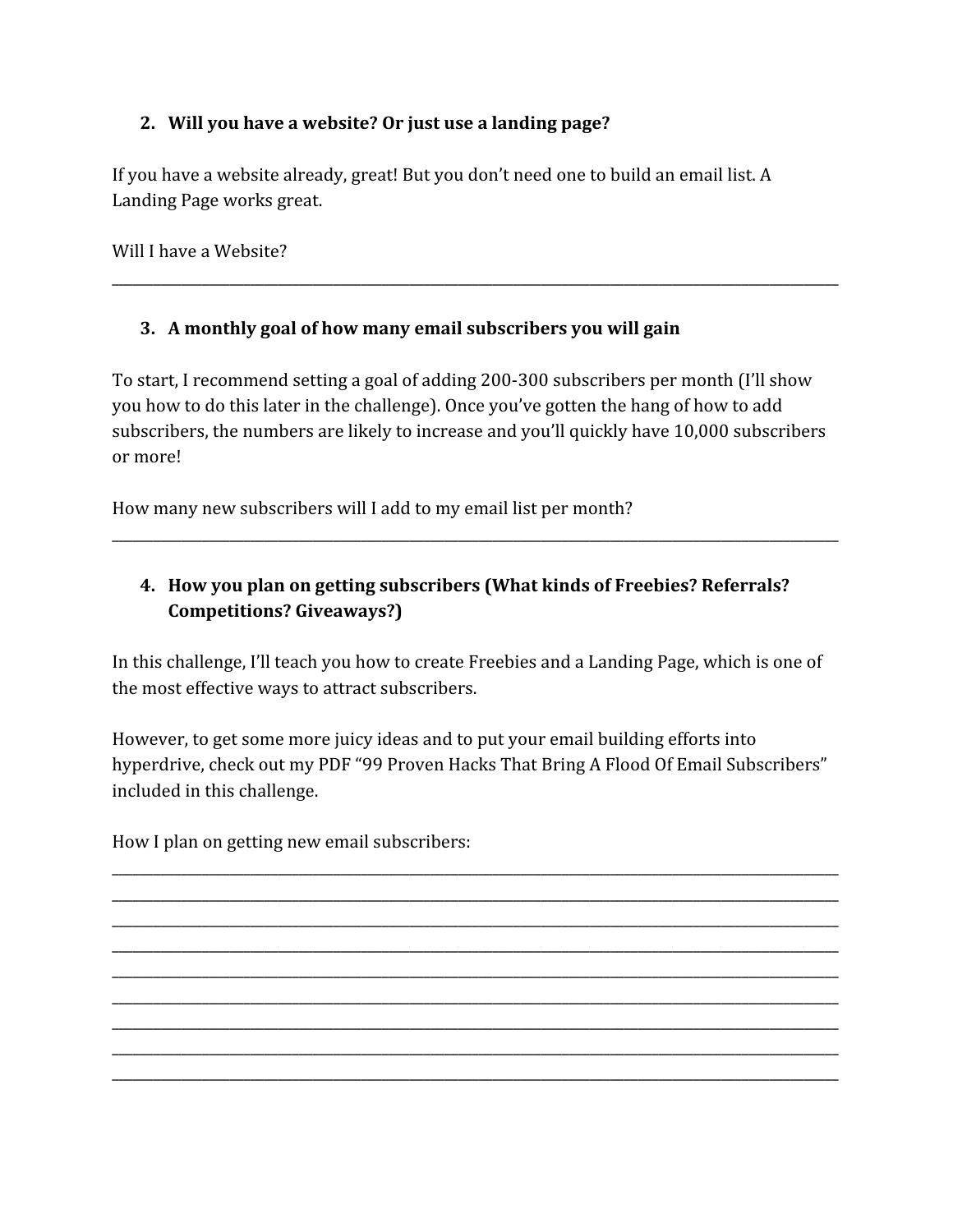#### **5. Where you plan on getting subscribers (Social media, etc.)**

I recommend starting with one or two platforms, ideally where you have the most followers. Your Facebook Page is a great place to get followers as are Facebook Groups you are in.

Also, Creating your own Facebook Group allows for you to ask for email addresses when people join. We'll go over this more later, but for today, just pick one or 2 Social Media sites. Remember, you can always go back and edit later!

\_\_\_\_\_\_\_\_\_\_\_\_\_\_\_\_\_\_\_\_\_\_\_\_\_\_\_\_\_\_\_\_\_\_\_\_\_\_\_\_\_\_\_\_\_\_\_\_\_\_\_\_\_\_\_\_\_\_\_\_\_\_\_\_\_\_\_\_\_\_\_\_\_\_\_\_\_\_\_\_\_\_\_\_\_\_\_\_\_\_\_\_\_\_\_\_\_\_\_\_\_\_\_\_\_ \_\_\_\_\_\_\_\_\_\_\_\_\_\_\_\_\_\_\_\_\_\_\_\_\_\_\_\_\_\_\_\_\_\_\_\_\_\_\_\_\_\_\_\_\_\_\_\_\_\_\_\_\_\_\_\_\_\_\_\_\_\_\_\_\_\_\_\_\_\_\_\_\_\_\_\_\_\_\_\_\_\_\_\_\_\_\_\_\_\_\_\_\_\_\_\_\_\_\_\_\_\_\_\_\_ \_\_\_\_\_\_\_\_\_\_\_\_\_\_\_\_\_\_\_\_\_\_\_\_\_\_\_\_\_\_\_\_\_\_\_\_\_\_\_\_\_\_\_\_\_\_\_\_\_\_\_\_\_\_\_\_\_\_\_\_\_\_\_\_\_\_\_\_\_\_\_\_\_\_\_\_\_\_\_\_\_\_\_\_\_\_\_\_\_\_\_\_\_\_\_\_\_\_\_\_\_\_\_\_\_ \_\_\_\_\_\_\_\_\_\_\_\_\_\_\_\_\_\_\_\_\_\_\_\_\_\_\_\_\_\_\_\_\_\_\_\_\_\_\_\_\_\_\_\_\_\_\_\_\_\_\_\_\_\_\_\_\_\_\_\_\_\_\_\_\_\_\_\_\_\_\_\_\_\_\_\_\_\_\_\_\_\_\_\_\_\_\_\_\_\_\_\_\_\_\_\_\_\_\_\_\_\_\_\_\_

Where I plan on finding my subscribers:

#### **6. How many emails my welcome sequence will have and at what intervals:**

A welcome sequence is the first email sequence your subscribers receive after they've confirmed their email address.

Welcome sequences are great, because you get to show up in a way that you can control and really share with your new subscribers what you're all about.

Your welcome sequence is probably one of the most important sequences you'll ever write. Why is this critical in your email marketing strategy?

Because it is sent at a time when someone has said they want to learn more from you and statistically, this email will have the highest open rates and engagement of any you'll ever send.

In week 3 of this challenge, we'll create your emails, including your welcome sequence.

However, start to do some research of certain email sequences you've really enjoyed receiving. What did they include? How many did you get? What did you like about them?

It's ok if you want to leave this step for later, or if you want to complete it now, that's great, too.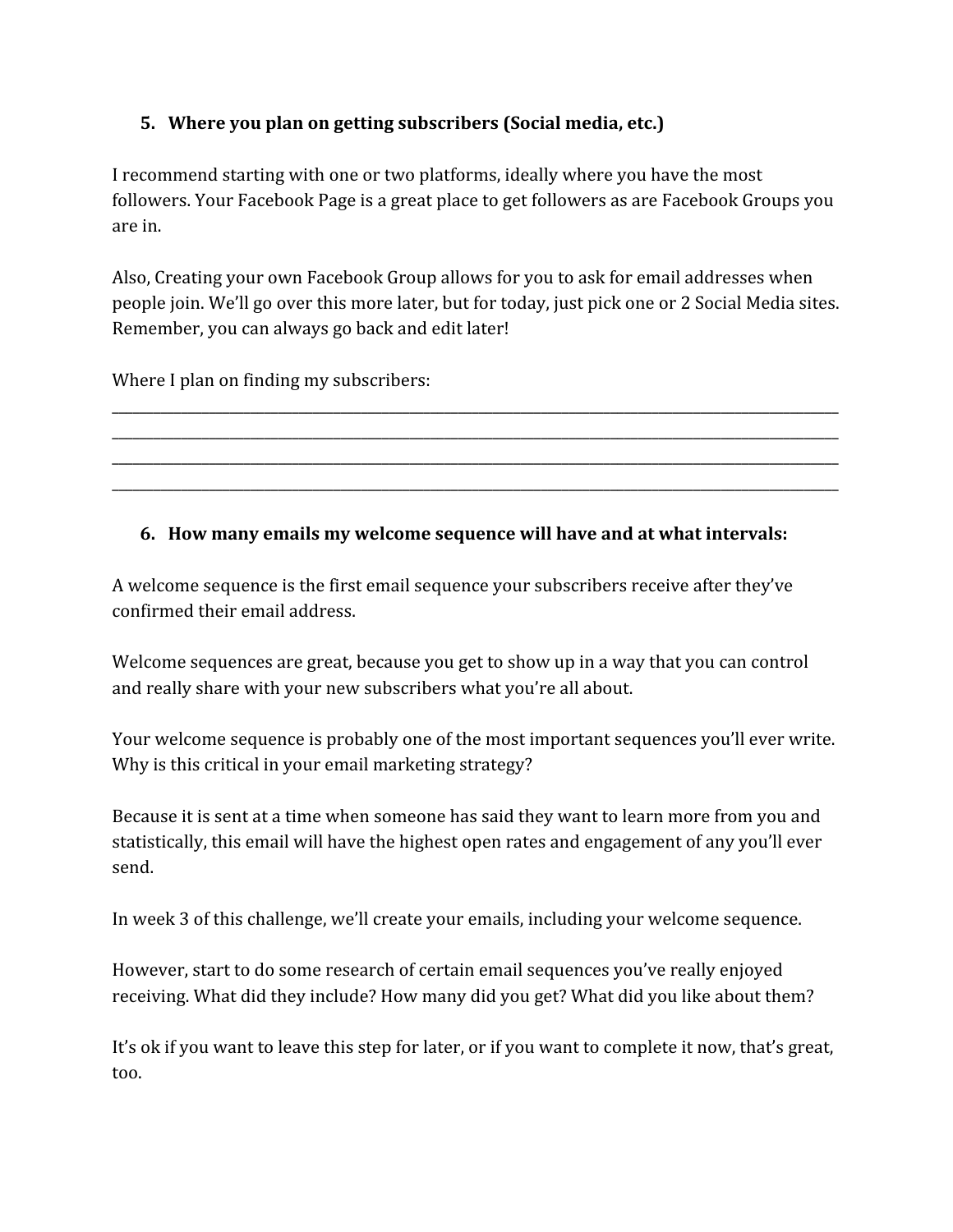How many emails my welcome sequence will have (I recommend 3-5 emails) and at what intervals (I recommend every day at first, or every other day):

\_\_\_\_\_\_\_\_\_\_\_\_\_\_\_\_\_\_\_\_\_\_\_\_\_\_\_\_\_\_\_\_\_\_\_\_\_\_\_\_\_\_\_\_\_\_\_\_\_\_\_\_\_\_\_\_\_\_\_\_\_\_\_\_\_\_\_\_\_\_\_\_\_\_\_\_\_\_\_\_\_\_\_\_\_\_\_\_\_\_\_\_\_\_\_\_\_\_\_\_\_\_\_\_\_ \_\_\_\_\_\_\_\_\_\_\_\_\_\_\_\_\_\_\_\_\_\_\_\_\_\_\_\_\_\_\_\_\_\_\_\_\_\_\_\_\_\_\_\_\_\_\_\_\_\_\_\_\_\_\_\_\_\_\_\_\_\_\_\_\_\_\_\_\_\_\_\_\_\_\_\_\_\_\_\_\_\_\_\_\_\_\_\_\_\_\_\_\_\_\_\_\_\_\_\_\_\_\_\_\_ \_\_\_\_\_\_\_\_\_\_\_\_\_\_\_\_\_\_\_\_\_\_\_\_\_\_\_\_\_\_\_\_\_\_\_\_\_\_\_\_\_\_\_\_\_\_\_\_\_\_\_\_\_\_\_\_\_\_\_\_\_\_\_\_\_\_\_\_\_\_\_\_\_\_\_\_\_\_\_\_\_\_\_\_\_\_\_\_\_\_\_\_\_\_\_\_\_\_\_\_\_\_\_\_\_

#### **7. Which Genres of emails will you send and at what intervals?**

To start, check out my "Genres of Emails" PDF and pick **ONE Email Sequence** you'd like to start with. We will starting with the Welcome Sequence (see above). But here, include one or two more you'd like to tackle in a month or two.

(Later, you can incorporate other sequences and stand-alone emails. Start thinking about how many emails do you think you will be able to create and send per week/month/year? Don't overdo it in the beginning. Once a month is a great start).

The important thing is to not get overwhelmed. Simply choose one or two, or create your own.

Which genre of Email Sequence will I start with? How many days will it be? And at what interval will I send it out?

\_\_\_\_\_\_\_\_\_\_\_\_\_\_\_\_\_\_\_\_\_\_\_\_\_\_\_\_\_\_\_\_\_\_\_\_\_\_\_\_\_\_\_\_\_\_\_\_\_\_\_\_\_\_\_\_\_\_\_\_\_\_\_\_\_\_\_\_\_\_\_\_\_\_\_\_\_\_\_\_\_\_\_\_\_\_\_\_\_\_\_\_\_\_\_\_\_\_\_\_\_\_\_\_\_ \_\_\_\_\_\_\_\_\_\_\_\_\_\_\_\_\_\_\_\_\_\_\_\_\_\_\_\_\_\_\_\_\_\_\_\_\_\_\_\_\_\_\_\_\_\_\_\_\_\_\_\_\_\_\_\_\_\_\_\_\_\_\_\_\_\_\_\_\_\_\_\_\_\_\_\_\_\_\_\_\_\_\_\_\_\_\_\_\_\_\_\_\_\_\_\_\_\_\_\_\_\_\_\_\_ \_\_\_\_\_\_\_\_\_\_\_\_\_\_\_\_\_\_\_\_\_\_\_\_\_\_\_\_\_\_\_\_\_\_\_\_\_\_\_\_\_\_\_\_\_\_\_\_\_\_\_\_\_\_\_\_\_\_\_\_\_\_\_\_\_\_\_\_\_\_\_\_\_\_\_\_\_\_\_\_\_\_\_\_\_\_\_\_\_\_\_\_\_\_\_\_\_\_\_\_\_\_\_\_\_ \_\_\_\_\_\_\_\_\_\_\_\_\_\_\_\_\_\_\_\_\_\_\_\_\_\_\_\_\_\_\_\_\_\_\_\_\_\_\_\_\_\_\_\_\_\_\_\_\_\_\_\_\_\_\_\_\_\_\_\_\_\_\_\_\_\_\_\_\_\_\_\_\_\_\_\_\_\_\_\_\_\_\_\_\_\_\_\_\_\_\_\_\_\_\_\_\_\_\_\_\_\_\_\_\_ \_\_\_\_\_\_\_\_\_\_\_\_\_\_\_\_\_\_\_\_\_\_\_\_\_\_\_\_\_\_\_\_\_\_\_\_\_\_\_\_\_\_\_\_\_\_\_\_\_\_\_\_\_\_\_\_\_\_\_\_\_\_\_\_\_\_\_\_\_\_\_\_\_\_\_\_\_\_\_\_\_\_\_\_\_\_\_\_\_\_\_\_\_\_\_\_\_\_\_\_\_\_\_\_\_ \_\_\_\_\_\_\_\_\_\_\_\_\_\_\_\_\_\_\_\_\_\_\_\_\_\_\_\_\_\_\_\_\_\_\_\_\_\_\_\_\_\_\_\_\_\_\_\_\_\_\_\_\_\_\_\_\_\_\_\_\_\_\_\_\_\_\_\_\_\_\_\_\_\_\_\_\_\_\_\_\_\_\_\_\_\_\_\_\_\_\_\_\_\_\_\_\_\_\_\_\_\_\_\_\_

#### **8. Which products you will sell**

If you already have a product/service or a product/service idea. Great! Write it here.

If not, we'll cover this step later in the challenge and you can leave this blank for now.

\_\_\_\_\_\_\_\_\_\_\_\_\_\_\_\_\_\_\_\_\_\_\_\_\_\_\_\_\_\_\_\_\_\_\_\_\_\_\_\_\_\_\_\_\_\_\_\_\_\_\_\_\_\_\_\_\_\_\_\_\_\_\_\_\_\_\_\_\_\_\_\_\_\_\_\_\_\_\_\_\_\_\_\_\_\_\_\_\_\_\_\_\_\_\_\_\_\_\_\_\_\_\_\_\_ \_\_\_\_\_\_\_\_\_\_\_\_\_\_\_\_\_\_\_\_\_\_\_\_\_\_\_\_\_\_\_\_\_\_\_\_\_\_\_\_\_\_\_\_\_\_\_\_\_\_\_\_\_\_\_\_\_\_\_\_\_\_\_\_\_\_\_\_\_\_\_\_\_\_\_\_\_\_\_\_\_\_\_\_\_\_\_\_\_\_\_\_\_\_\_\_\_\_\_\_\_\_\_\_\_ \_\_\_\_\_\_\_\_\_\_\_\_\_\_\_\_\_\_\_\_\_\_\_\_\_\_\_\_\_\_\_\_\_\_\_\_\_\_\_\_\_\_\_\_\_\_\_\_\_\_\_\_\_\_\_\_\_\_\_\_\_\_\_\_\_\_\_\_\_\_\_\_\_\_\_\_\_\_\_\_\_\_\_\_\_\_\_\_\_\_\_\_\_\_\_\_\_\_\_\_\_\_\_\_\_

Which products/services I will sell: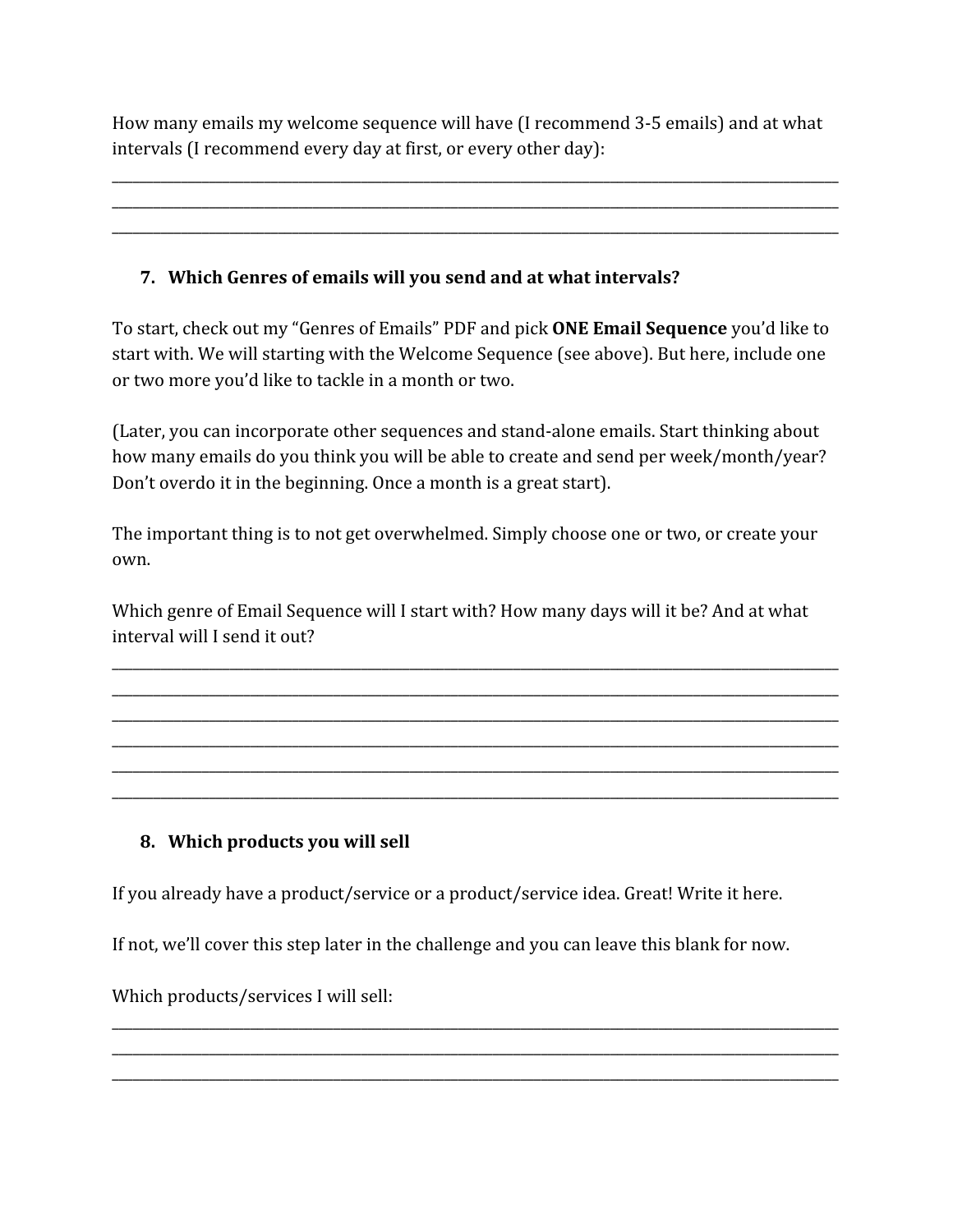#### **9. A general overview of your business's email marketing budget (if any)**

Do you have a marketing budget? If so, great. If not, that's totally ok, too.

A general overview of my business's email marketing budget (if any)

# A NOTE ON SEGMENTATION:

\_\_\_\_\_\_\_\_\_\_\_\_\_\_\_\_\_\_\_\_\_\_\_\_\_\_\_\_\_\_\_\_\_\_\_\_\_\_\_\_\_\_\_\_\_\_\_\_\_\_\_\_\_\_\_\_\_\_\_\_\_\_\_\_\_\_\_\_\_\_\_\_\_\_\_\_\_\_\_\_\_\_\_\_\_\_\_\_\_\_\_\_\_\_\_\_\_\_\_\_\_\_\_\_\_ \_\_\_\_\_\_\_\_\_\_\_\_\_\_\_\_\_\_\_\_\_\_\_\_\_\_\_\_\_\_\_\_\_\_\_\_\_\_\_\_\_\_\_\_\_\_\_\_\_\_\_\_\_\_\_\_\_\_\_\_\_\_\_\_\_\_\_\_\_\_\_\_\_\_\_\_\_\_\_\_\_\_\_\_\_\_\_\_\_\_\_\_\_\_\_\_\_\_\_\_\_\_\_\_\_ \_\_\_\_\_\_\_\_\_\_\_\_\_\_\_\_\_\_\_\_\_\_\_\_\_\_\_\_\_\_\_\_\_\_\_\_\_\_\_\_\_\_\_\_\_\_\_\_\_\_\_\_\_\_\_\_\_\_\_\_\_\_\_\_\_\_\_\_\_\_\_\_\_\_\_\_\_\_\_\_\_\_\_\_\_\_\_\_\_\_\_\_\_\_\_\_\_\_\_\_\_\_\_\_\_

Segmentation is when you have more than one Ideal Customer Avatar and you segment your email list into different segments. In other words, segmentation is simply grouping your target audience into sub-niches based on demographics, behaviors, or other criteria.

In the beginning, don't worry about this too much. But as you grow and get better and better at email marketing, it might be something you'll want to look into.

Examples of ways to segment include, but are not limited to:

Gender Age Persona Industry Hobbies Geographical location Education level Past purchases Purchasing behavior (heavy vs. light purchasers) Interests Content topic Interest level Change in purchasing behavior Stage in the sales funnel Learn more about increasing engagement with list segmentation.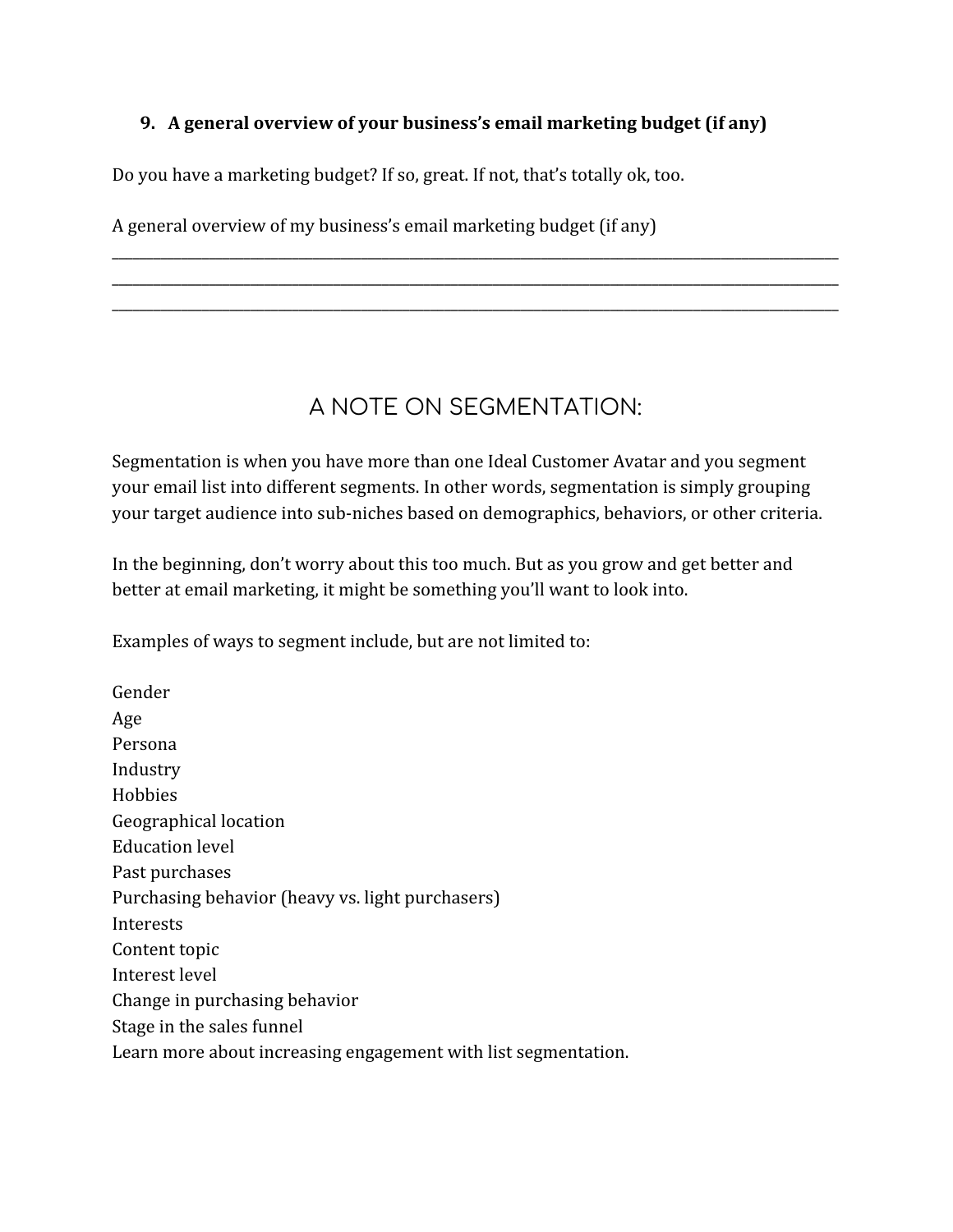Simply choose the segmentation type that makes sense for your data and marketing goals, then, start sorting.

Why should you segment your email list?

Each person who signs up to receive your emails is at a different level of readiness to convert into a customer (which is the ultimate goal of all this).

If you send a discount coupon for your product to subscribers that don't even know how to diagnose their problem, you'll probably lose them. That's because you're skipping the part where you build trust and develop the relationship.

Every email you send should treat your subscribers like humans that you want to connect with, as opposed to a herd of leads that you're trying to corral into one-size-fits-all box.

The more you segment your list, the more trust you build with your leads and the easier it'll be to convert them later.

Not to mention, segmented emails generate 58% of all revenue.

# HOW TO SEGMENT EMAIL LISTS

The first step in segmentation is creating separate lead magnets and opt-in forms for each part of the buyer's journey. That way, your contacts are automatically divided into separate lists.

Beyond that, email marketing platforms allow you to segment your email list by contact data and behavior to help you send the right emails to the right people.

Here are some ways you could break up your list:

Geographical location Lifecycle stage Awareness, consideration, decision stage Industry Previous engagement with your brand Language Job Title